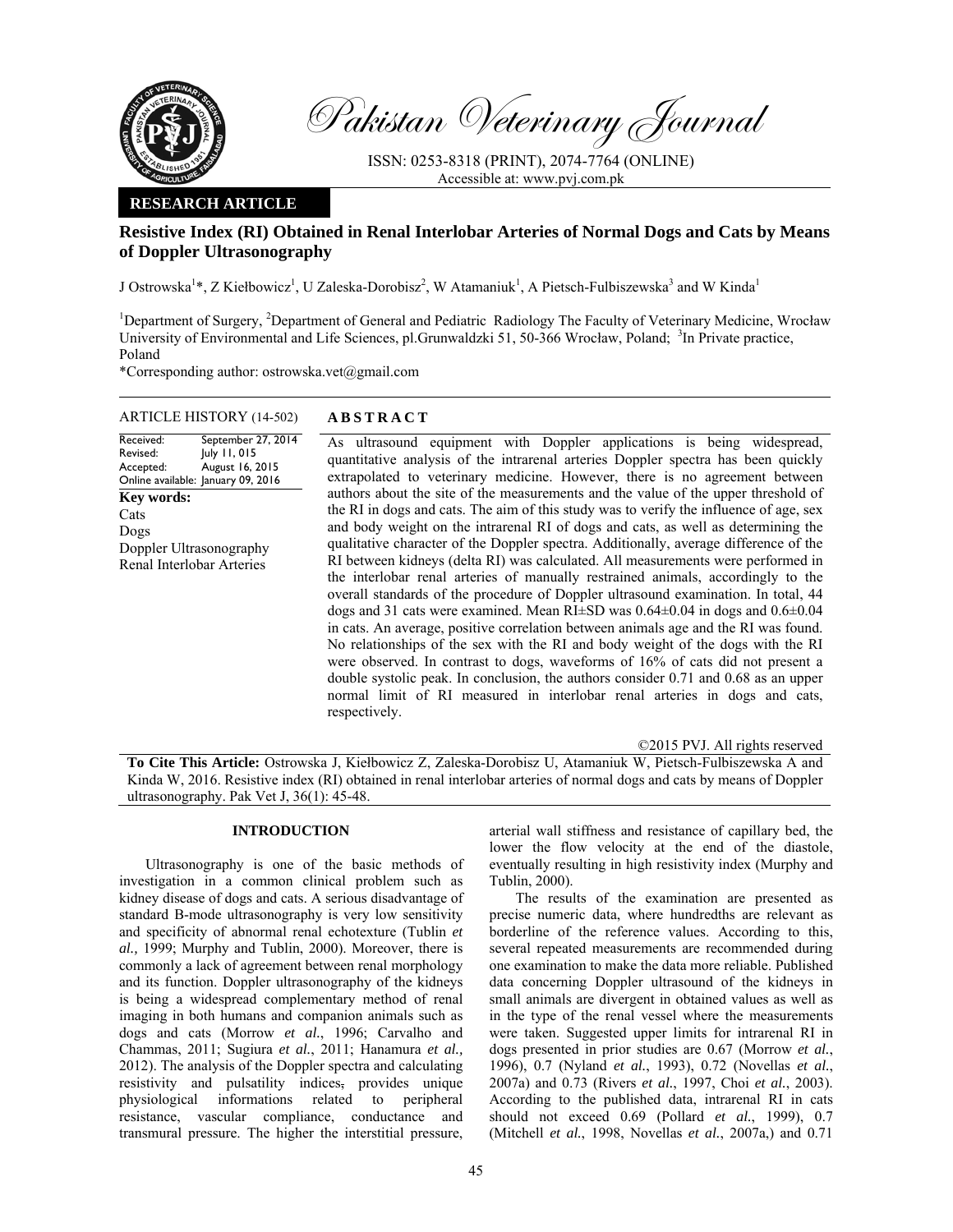(Rivers *et al.*, 1996). Carvalho and Chammas (2011) were measuring RI particularly in the renal interlobar arteries of normal Persian cats and obtained 0.52±0.06 (mean±SD). As majority of authors rely on the following formula (mean $+2x$  SD) when settling the reference values, 0.64 should be considered as an upper RI limit for Persian cats.

The aim of this study was to determine upper reference RI values obtained particularly in the interlobar arteries in normal dogs and cats, verify the influence of sex and age and body weight of the animals on the renal RI value and compare the character of the Doppler spectra in normal dogs and cats. Additionally, the objective was to calculate the mean difference between the RI assessed in right and left kidney in both examined species.

#### **MATERIALS AND METHODS**

Doppler ultrasound of the kidneys was performed in client-owned animals (44 dogs and 31 cats) with a normal renal status based on serum urea and creatinine. Animals with signs of urinary tract disease, cardiac diseases, liver dysfunction, hyperadrenocorticism, or other systemic conditions or symptoms such as neoplasia or fever, receiving NSAID or with history of renal diseases, as well as arrythmia were excluded from the study. All examined kidneys were normal in ultrasonographic morphology. To increase the variability of the population, animals of different age, sex and breeds were used in this study (Table 1). All animals were manually restrained to avoid the influence of the anesthetics on the renal blood flow (Mitchell *et al.*, 1998, Novellas *et al.*, 2007b). Dogs and cats were examined in dorsal and right lateral recumbency, after the hair of the flanks was clipped and the coupling gel applied.

**Table 1:** Characterization of the animals used in the study

|      |        | N    | Age (years)   | body weight (kg) |
|------|--------|------|---------------|------------------|
| Dogs | 44*    | 26 M | $6.7 + 4.0$   | $21.7 \pm 12.0$  |
|      |        | 18 F |               |                  |
| Cats | $31**$ | 16M  | $3.6 \pm 2.7$ | N/D              |
|      |        | 15F  |               |                  |

Data presented as mean±SD. \*Mix-breed (13); 3 each of miniature poodle, Labrador retriever, dachshund; 2 each of American Staffordshire terrier, American Staffordshire bullterrier, Yorkshire terrier, beagle, boxer; 1 each of Irish setter, Alaskan malamute, briard, giant schnautzer, black Russian terrier, springer spaniel, German shepherd, foxterrier; \*\*domestic shorthair (25), maine coon (2); 1 each of Devon rex, ragdoll, Siberian cat, sphinx; M-male; F-female; N/D – no data.

Duplex Doppler ultrasonography was performed using Philips EnVisor C ultrasound machine, with microconvex (5-8MHz) and linear (3-12MHz) transducers. All kidneys were assessed in B-mode ultrasound examination, determining its size, shape, echotexture, cortex : medulla ratio and evaluation of renal pelvis and ipsilateral ureter. Pulse repetition frequency was set as low as possible but avoiding the aliasing artifact. Doppler gain was adjusted in a manner to fill in

the entire vessel with color, up until the noise artifact occurred. With the use of pulsed-wave Doppler, a sample volume not exceeding the diameter of the vessel (usually <2mm) was placed on the interlobar artery. The dorsal section of the kidney was preferred to obtain the lowest angle between the ultrasound beam and the long axis of the interlobar artery. The Doppler angle was corrected if needed but care was taken not to overstep the value of 45º. Three to six measurements were performed in each kidney (in cranial and caudal pole and hilar area of the kidney). Resistivity index was automatically calculated, basing on the Pourcelot equation, after manual analysis of the Doppler waveform by pointing the peak systolic velocity (PSV) and end-diastolic velocity (EDV).

STATISTICA 8.0 sheet was used for the statistical analysis, with statistical significance defined at P<0.05. Resistivity index value for each patient was the mean of all the performed measurements in both kidneys (6-12 calculations). Additionally, mean RI for the left and right kidney was calculated. Determining upper limits of the RI and ∆RI values (difference between mean value obtained in the left and right kidney calculated for each patient individually) was based on the following formula (mean + 2 x SD). Student's *t* test and Mann-Whitney U test were used for comparison between groups of parametric and nonparametric data, respectively. Correlation was calculated with the Spearman rank order correlation test.

#### **RESULTS**

The obtained results of RI are summarized in Table 2. In 14 dogs (32%) a medullary rim sign was present, which was considered as a non-pathognomic sign of kidney disease but it is known to occur in normal animals (Mattoon and Nyland, 2015). Doppler spectra of all dogs presented low-resistance, forward flow with the presence of early or accessory systolic peak during systole (Fig. 1).

Renal cortex of 8 cats (25%) was described as hyperechoic, which is considered as normal finding in cats (Debruyn *et al.*, 2012). In two cats (6%) medullary rim sign was found. All feline Doppler waveforms were characterized by a forward flow and a low-resistant pattern (Fig. 2). In contrary to dogs, 5 cats (16%) did not present either early or accessory systolic peak.

In both dogs and cats there was no statistically relevant difference between mean RI values in the left and right kidney (P>0.05). However, difference of RI between both kidneys in each specimen was calculated and shown in table 2. Both species groups revealed average, positive and statistically significant correlation between animals age and RI ( $r=0.4$  in dogs and 0,47 in cats) (Fig. 3,4).

No significant difference of the mean RI value was found between males and females of dogs and cats  $(P>0.05)$ . In dogs, there was no statistically significant correlation between the animal body weight and RI. Additionally, no differences were found after comparison

**Table 2:** Obtained values of resistive index in dogs and cats.

|        | N              | RI(L)           | RI(R)               | ΔRΙ             |                 |                                           |
|--------|----------------|-----------------|---------------------|-----------------|-----------------|-------------------------------------------|
| Dogs   | $63 \pm 0.04$  | $0.63 \pm 0.04$ | $63 + 0.05$<br>כם ו | $0.01 \pm 0.02$ | $0.63 \pm 0.04$ | $0.64 \pm 0.04$                           |
| Cats   | $0.6 \pm 0.04$ | $0.61 \pm 0.05$ | $0.6 + 0.05$        | $0.03 + 0.02$   | $0.6 + 0.05$    | $0.61 \pm 0.04$                           |
| $\sim$ | -- - -         | .               | $    -$             | .               | $   -$          | $\sim$ $\sim$ $\sim$ $\sim$ $\sim$ $\sim$ |

Data presented as mean±SD. RI-mean value from both kidneys, RI(L)-measurements obtained in left kidney, RI(R)-measurements obtained in right kidney, ∆RI – difference between two kidneys calculated individually in each animal, M-males, F-females.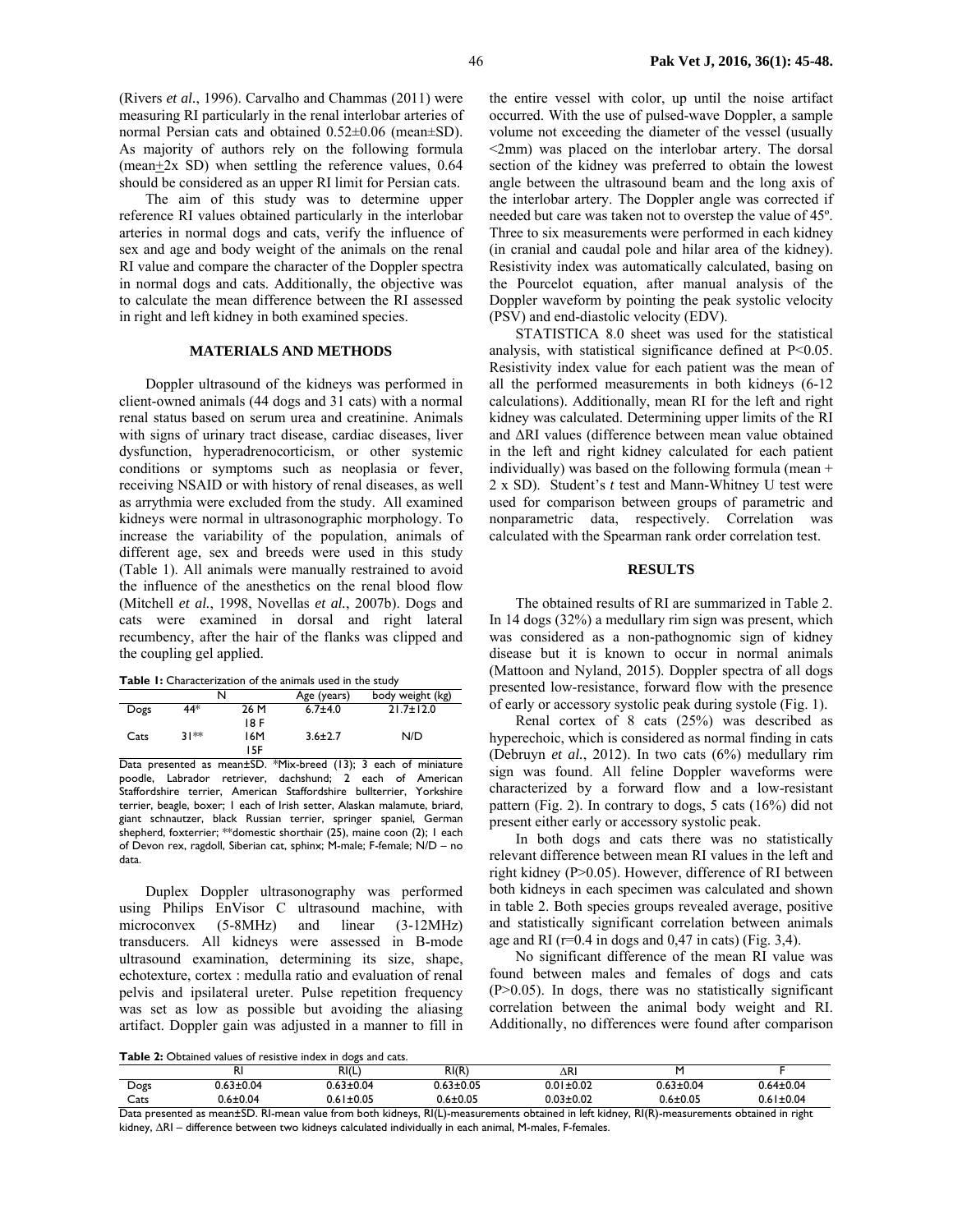

**Fig. 1:** Normal Doppler waveform established in interlobar artery of a dog. Double systolic peak is encircled.



Fig. 2: Normal Doppler spectrum obtained in interlobar artery of a cat. Early systolic peak is marked by circle.

of three groups of dogs (<10kg, from 10 to 30kg and >30kg) in ANOVA non-parametric multiple comparison test of variance.

### **DISCUSSION**

Facing the human medicine where 0.7 is treated as an upper limit of the renal RI, in small animal studies, there is no unique statement referring to the normal values of RI. The authors hypothesized that one of the reasons of the aforementioned variability could be the changeability of the renal vessels, in which the measurements were obtained. Some authors set arcuate arteries as a site of the measurement (Pollard *et al.*, 1999; Rivers *et al.*, 1996; Rivers *et al.*, 1997) whereas others treat interlobar and arcuate arteries interchangeably (Morrow *et al.*, 1996; Mitchell *et al.*, 1998; Choi *et al.*, 2003; Novellas *et al.*, 2007a). It was proved that values of the RI vary depending on the type of the renal vessel, gradually decreasing in smaller and peripherally located arteries: renal, interlobar, arcuate and interlobular, respectively (Martinoli *et al.*, 1998)**.** Therefore, the goal was to obtain the measurements particularly in the interlobar arteries.

Great diversity of the veterinary patients in comparison to humans could be a probable factor influencing the discrepancy in the renal RI among different studies. Thus, possibly high heterogeneity of the body weight and among breeds of the examined



**Fig. 3:** Scatter plot for RI versus age in dogs.



**Fig. 4:** Scatter plot for RI versus age in cats.

population was the authors goal. However, no statistically relevant relationship between the RI and body weight of the dogs was found in this study.

The guideline of this study was to maximally increase the range of age of the used animals to verify the influence of maturity on RI. To our best knowledge, no data concerning influence of age on renal RI in small animals were published. However, Chang *et al.* (2010) proved that, similarly to young children, in dogs below four months of age, RI is significantly higher than in older puppies, due to an increased plasma renin activity. In the study, the youngest animals were a 10-month-old dog and two 5-month-old cats.

In both of the species groups, there was an average positive correlation of the RI with the age of the animals. Interestingly, opposite to elderly people, imbalance between elastin and collagen within the arterial wall is not observed in dogs ageing process. Then, higher RI in older animals should not be directly related to the decrease in arterial vessels compliance as it is observed in people with atherosclerosis (Stefan, *et al.*, 2014). According to this, we suspect that RI can be considered a more reliable diagnostic factor of impaired renal function than in humans. Presumably, interaction between age and RI could be a result of renal ageing, which is observed in companion animals (Waters *et al.*, 2011). Apart from vascular changes, mechanisms of age-related decline of the kidney include i.a. interstitial damage, impaired autoregulation and increased renal vasoconstriction. Hence, further evaluation of greater sample of geriatric dogs and cats with detailed renal status data would be invaluable.